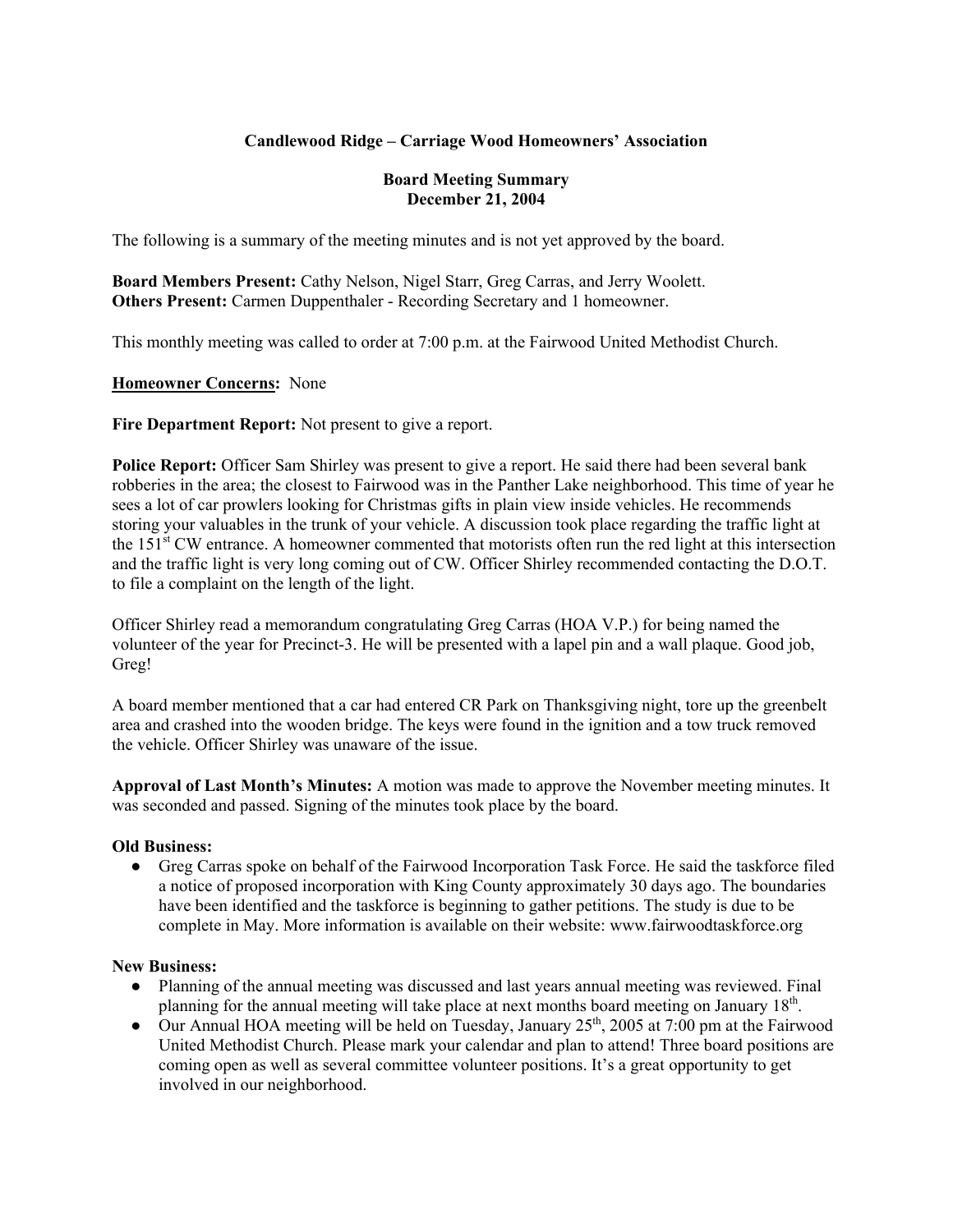#### **Legal and Insurance Report:** As discussed in CR Park Path Committee. **Common Areas Report:**

Three valid bids were received in response to our landscape maintenance proposal that was advertised in the Fairwood Flyer. Canber's bid (our current contractor) is far lower than the other two bids. The CAM chairman recommended the HOA accept the bid and retain Canber as our maintenance contractor. A motion was made to renew our contract with Canber. It was seconded and passed by the board.

Additional large stones need to be added near the northern entrance of CR Park along  $159<sup>th</sup>$  Ave. SE. This is due to the vehicle that entered this area and tore up the pipeline as discussed in the police report.

Borders of our common areas are in need of re-barking. The CAM Chairman recommends the HOA seek bids to have this done in the spring of 2005.

A discussion of the little wooden bridge at CR Park took place. It was said that the bridge is slick and in need of higher railings for pedestrians safety. A board member suggested having it replaced rather than repaired, due to the age of the bridge. This will be discussed further at the annual meeting.

**Architectural Report:** The ACC chairman said that 2 new applications had been received and approved for new roofs that were damaged by the windstorm. Other than that it had been very quiet as expected this time of year. A homeowner volunteered to assist the ACC chairman with administrative type work as necessary.

**Complaints Negotiations Report:** Complaint chairperson not present to give a report.

**Treasurer's Report:** The Treasurer presented the November budget comparison report. The HOA received payments from two very delinquent accounts. The HOA still has approximately \$1,300 - \$1,400 of uncollected due's they are working with the collections agency on. Overall the HOA is in good shape financially heading into the New Year.

The proposed 2005 budget report was distributed and discussed in detail, line by line. Two minor changes were made to the budget and then a motion was made to approve the budget. The board passed the motion. The budget will be presented at the annual meeting for homeowner approval.

#### **Committee Reports:**

**Rules & Regulations Subcommittee** – A sub-committee meeting was held on December  $2^{nd}$  to discuss the new Vehicles and Animals rules and to review homeowner suggestions that were received by the HOA during the 30-day input period. The committee has been working with the HOA attorney to answer questions and finalize the new rules. The final copies will circulate to each board member for review and signatures, if no revision is seen necessary. The goal is to have the rules adopted by the board and to include the approved documents in the January homeowner mailing to save on mailing fees.

**The Welcoming Committee** – No report this month. If you are new to the neighborhood and would like an HOA information packet, contact Carmen at (425) 277-4280.

**The Candlewood Ridge Park Path Subcommittee** – The first phase of the path re-paving project has been completed. Before the HOA can determine what remaining work should be done to complete the final phase of the path project, the HOA needs to determine whether to retain our permit with the City of Seattle for the pipeline right-of-way. If the permit is to be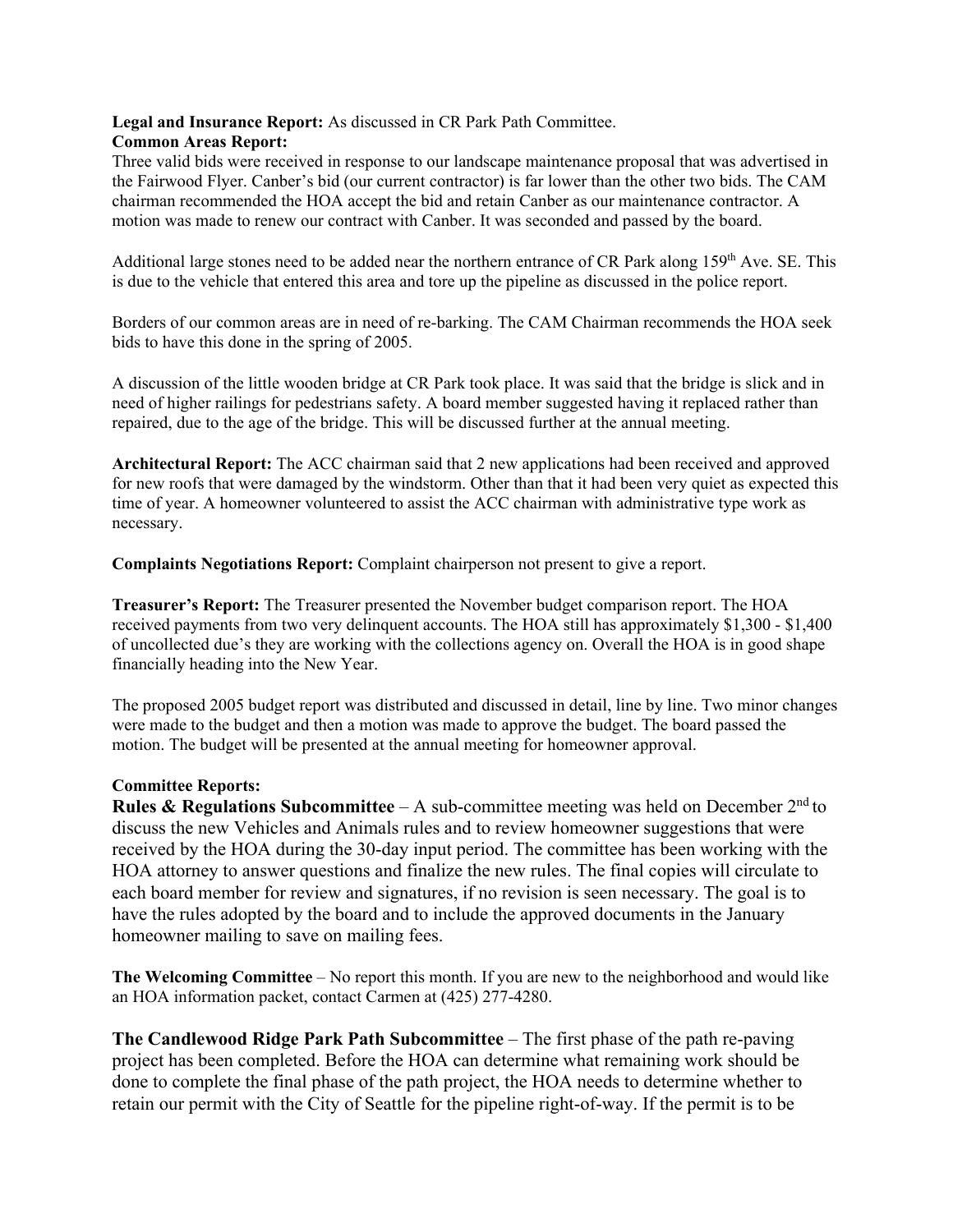retained, the City of Seattle insurance requirements must be met. The cost of the permit will double to \$600 next year with an increase of \$50 per year for subsequent years, until 2015. If the HOA decides not to retain the permit, the pipeline area is to be returned to its natural condition. The old big toy and portions of the asphalt path are on this property. A bid to remove the big toy and restore this area has been received and will be presented at the annual meeting in January.

A decision also needs to be made with regard to the HOA insurance. The HOA has received quotes from the current insurance company, CAU, and with State Farm. This also will be discussed at the annual meeting along with what portions of the path should be repaired next spring.

**Block Watch Committee** – If you are interested in resurrecting this important committee please contact the HOA. Volunteers for block watch captains are needed. (425) 227-4227. You can also call the King County Sheriff's Office Fairwood Storefront at (206) 296-3846 to get information on setting up a Block Watch Program.

**Special Topics:** Web and Email address: Email - crcwhoa@hotmail.com Web - www.geocities.com/crcwhoa

A motion was made to adjourn the meeting at 8:42 p.m.

**Next Board Meetings:** January 18, 2005 January 25, 2005 – Annual Meeting February 15, 2005 Meetings are held at **7:00 p.m.** at the Fairwood United Methodist Church. All Homeowners are welcome to attend. (425) 227-4227

# **Candlewood Ridge / Carriage Wood Announcements & Reminders**

- Annual Meeting Topics of Discussion:
	- The Candlewood Ridge Old Big Toy Removal and replacement options
	- Renewal of Permit Lease / Insurance Issues
	- Vote on 2005 Budget
	- Nomination of New Board Members
	- Future Capital Improvement Ideas
	- Volunteer opportunities
	- $\circ$  Bring your ideas to the meeting on January 25<sup>th</sup> and present them to the board!
- MARK YOUR CALENDAR! The Annual Meeting of the CR/CW Homeowners' Association will be held on Tuesday, January 25, 2005 at 7:00 PM at the Fairwood United Methodist Church. 3 board positions will be open as well as several committee volunteer positions. It's a great opportunity to get involved in our neighborhood! Please contact the